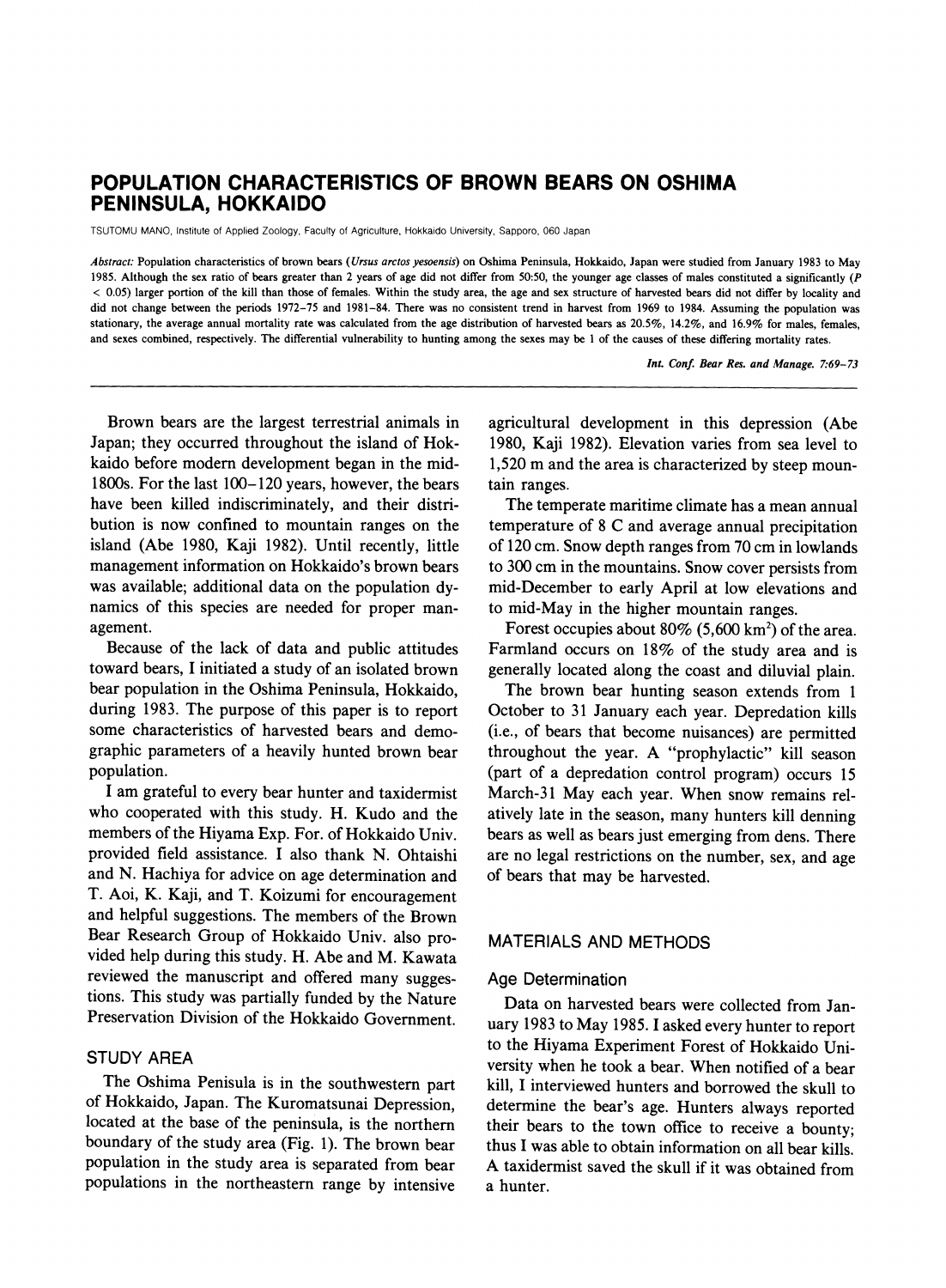

**Fig. 1. The study area on Oshima Peninsula, Hokkaido. The brown bear population in the peninsula is isolated from the population in the northeastern ranges by Kuromatsunai Depression.** 

**After cleaning the skull, I extracted the upper canine teeth and measured the maximum width and thickness of the root to determine sex (Yoneda and Abe 1976). Age was determined by counting cementum annuli of a sectioned canine tooth (Craighead et al. 1970, Yoneda 1976). The age of cubs and yearlings was determined from skull morphology and size.** 

# **Harvest Statistics**

**I obtained information on brown bear harvest for 1969-84 from the Nature Preservation Division of the Hokkaido Government, Nature Preservation Section of Oshima, Hiyama, and Shiribeshi Subprefectural Offices of the Hokkaido Government and from the Forest Unit of each city, town, and village office in the study area. Date and location of kill, sex, and age reported by hunters were recorded for all bears killed in the entire study area, especially from 1972 to 1975 and 1981 to 1984. Of the available data, I** 

**examined only abundance, age structure, and sex structure.** 

**To assess local differences between age and sex structure, I compared information on harvested bears from 3 town areas (Fig. 1) where hunting patterns differed. Harvest statistics (unpubl. data from the forest unit of the town office) were collected for the periods of 1976-84, 1968-84 (except 1975-76) and 1975-84 for Yakumo, Assabu, and Matsumae town areas, respectively.** 

## **RESULTS AND DISCUSSION**

#### **Population Abundance and Structure**

**Total annual harvest averaged 98.4 bears. This harvest fluctuated from year to year, but no consistent trend from 1969 to 1984 was detected (Fig. 2). I assumed that the hunting effort was constant. Table 1 shows sex ratio, age structures, and proportion of females with cubs or yearlings in the periods 1972- 75 and 1981-84. There were no significant differences**  in sex ratios (chi-square test,  $\chi^2 = 0.07$ , df = 1, P  $>$  0.05), age structures ( $\chi^2$  = 0.95, df = 1, P  $>$ 0.05), and females with cubs or yearlings ( $\chi^2 = 0.02$ ,  $df = 1, P > 0.05$  between the 2 periods. Thus, I **assume that the population was stable during the study period.** 

### **Local Differences in Harvest Structure**

**A hunter may kill bears to control depredations in the district where he lives (city, town, or village). During the sport hunting season, when there is no** 



**Fig. 2. Annual harvest of brown bears in Oshima Peninsula, Hokkaido 1969- 84. The dashed line indicates an average annual harvest of 98.4 bears. Data are from the Nature Preservation Division of the Hokkaido Government and the Nature Preservation Section of Oshima, Hiyama, and Shiribeshi Subprefectual Offices of the Hokkaido Government.**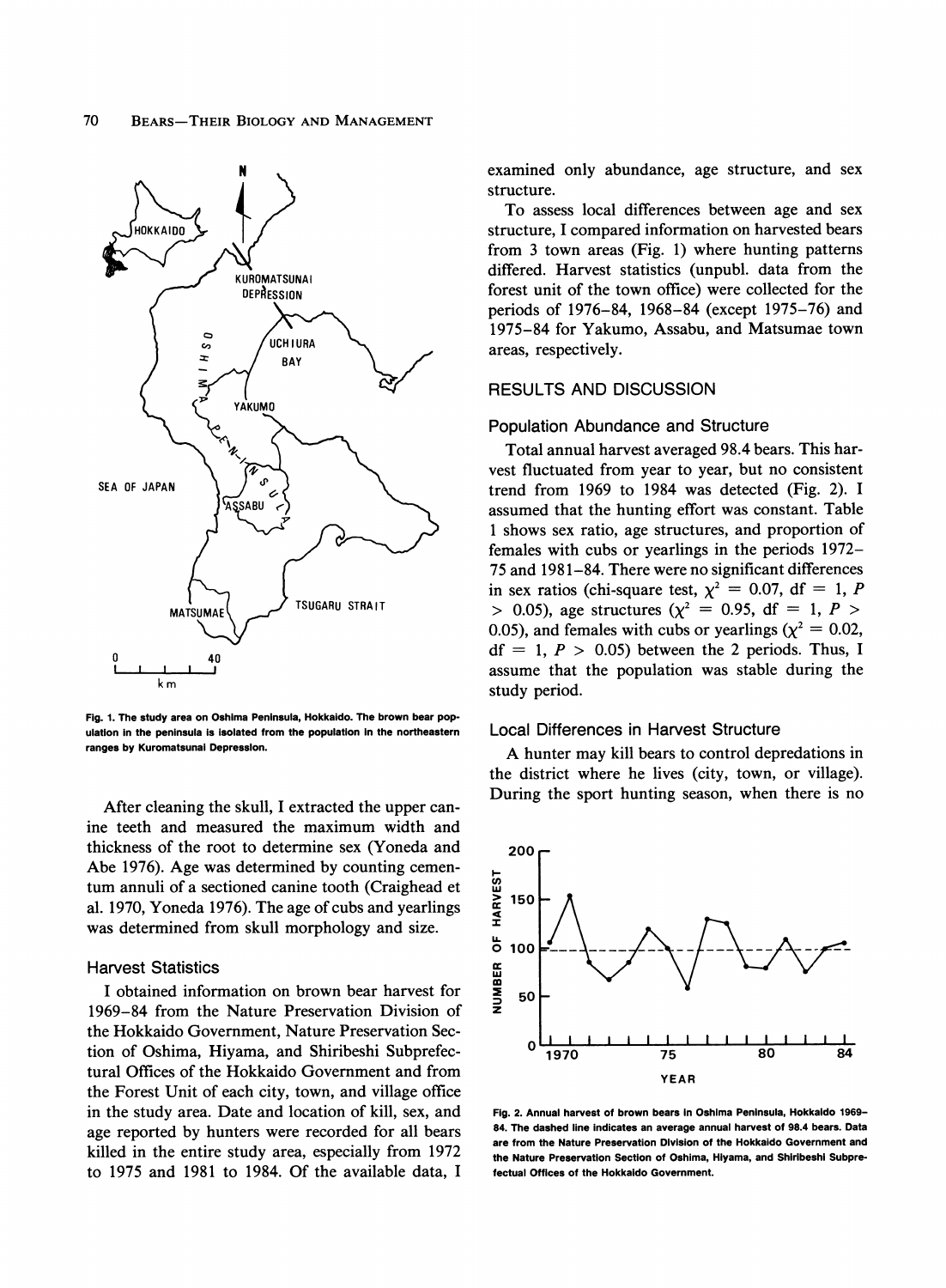|                     | 1972-75 |        |       |       |    | $1981 - 84$ |        |       |       |    |  |
|---------------------|---------|--------|-------|-------|----|-------------|--------|-------|-------|----|--|
|                     |         |        |       | Total |    |             |        |       | Total |    |  |
|                     | Male    | Female | Unkn. | Ν     | %  | Male        | Female | Unkn. | Ν     | %  |  |
| Cubs                | 45      | 35     |       | 82    | 22 | 48          | 32     |       | 80    | 22 |  |
| Subadults           | 45      | 44     |       | 89    | 24 | 42          | 35     |       | 77    | 21 |  |
| Adults <sup>ª</sup> | 108     | 88     | Ω     | 196   | 53 | 108         | 95     | 0     | 203   | 57 |  |
| Females w/cubs      |         | 33     |       | 33    |    |             | 33     |       | 33    | 9  |  |
| Unknown             |         |        | 0     |       |    | 0           | 0      |       |       | 0  |  |
| Total               | 200     | 170    |       | 372   |    | 198         | 162    |       | 361   |    |  |
| (Sex ratio)         | (54)    | (46)   |       |       |    | (55)        | (45)   |       |       |    |  |

**Table 1. A comparison of sex ratios, age structures, and percentages of females with cubs between the periods of 1972-75 and 1981-84 In Oshima Peninsula.** 

**a Adults include females with cubs.** 

**restriction on hunting area, hunters rarely kill an animal out of their district. From January 1983 to May 1985, 2 hunters killed 5 bears out of their districts during the sport hunting season. These kills were 2.1% of the total harvest during this period. Group hunting is common, and hunting techniques are taught by skilled hunters to beginners in each group. Therefore, the hunting techniques of each group may differ.** 

**The proportion of spring prophylactic kills in the annual harvest was 82%, 68%, and 44% for the Yakumo, Assabu, and Matsumae areas, respectively (Table 2). Remaining snow depth apparently influenced hunting success during the spring season (Table 2). During summer, bears often move to the farmland and damage crops; these bears are commonly killed at the forest edge.** 

**Because hunting techniques in the study area varied with locality and season, the age and sex structure of harvested bears could also vary. Troyer (1961) reported a seasonal change in the sex ratio of brown bears harvested on Kodiak Island. Moreover, Rogers et al. (1976) found that sex ratios in black bears (U. americanus) captured at garbage dumps in Minnesota were biased to subadult males. I compared age structures and proportion of females with cubs or yearlings among the 3 areas to assess local differences. I found**  no significant differences in sex ratios ( $\chi^2 = 1.03$ , df  $= 1, P > 0.05$  and ratios of females with cubs or **yearlings** ( $\chi^2 = 0.40$ , df = 1, P > 0.05) among the **3 areas. The proportion of adults in Assabu differed**   $(x^2 = 11.04, df = 1, P < 0.05)$  from that of other **areas. One of the reasons for this might be that the hunters in the Assabu area tended to report subadults as adults. However, this has not been confirmed by** 

**comparing actual age structures of harvested bears using the cementum annuli technique. Therefore, I assumed that the structure of harvested animals in the study area does not vary with locality and combined the age data of bears harvested throughout the study area.** 

#### **Sex and Age Structure of Harvested Bears**

**From January 1983 to May 1985, 137 males and 106 females were killed in the study area, and I obtained data on 127 males and 104 females. Tooth measurements showed that 2 bears reported as females were males.** 

**The sex ratio (M:F) of all harvested bears (56:44;**   $N = 243$ ) did not differ from 50:50  $(\chi^2 = 1.98, d)$ **= 1, P > 0.05). The sex ratio (54:46; N = 188) of**  bears 2 years old was also even  $(\chi^2 = 0.52, df = 1,$  $P > 0.05$ ). This information agrees with the results **of previous analyses on harvest statistics (Kaji 1982).** 

Table 2. A comparison of brown bear harvest data<sup>®</sup> and spring snow depth **in April among 3 areas within Oshima Peninsula.** 

|                                         | Yakumo<br>$(1976 - 84)^{o}$ |    | Assabu<br>$(1968 - 84)$ |    | Matsumae<br>$(1975 - 84)$ |    |
|-----------------------------------------|-----------------------------|----|-------------------------|----|---------------------------|----|
|                                         | Ν                           | %  | Ν                       | %  | N                         | q, |
| Number killed                           | 88                          |    | 99                      |    | 86                        |    |
| Spring hunt                             | 72                          | 82 | 67                      | 68 | 38                        | 44 |
| Other season hunt<br>Maximum snow depth | 16                          | 18 | 32                      | 32 | 48                        | 56 |
| in April (cm)                           | 129                         |    | 70                      |    | 15                        |    |

**From 3 town offices.** 

**b Dates during which data were obtained.** 

**c Except 1975-76.**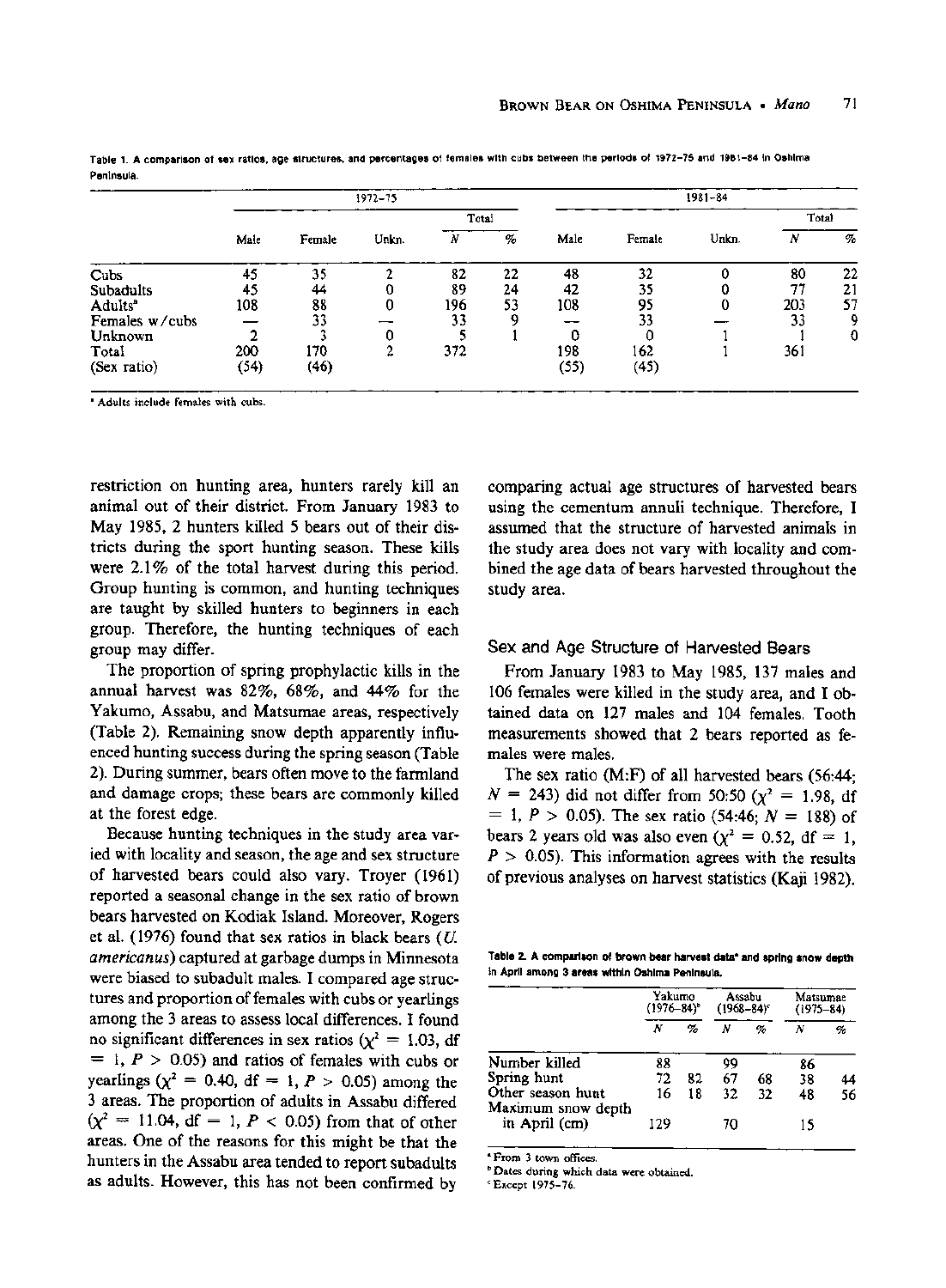**Although my sample is small, the combined sex ratio of cubs and yearlings was significantly biased toward**  males ( $\chi^2 = 5.25$ , df = 1, P < 0.05). McCullough **(1981) reported a sex ratio favoring males in juveniles of the Yellowstone grizzly bear (U. arctos) population. As McCullough suggested, a male-biased sex ratio might be explained by Fisher's theory (Fisher 1930), which is that natural selection alters the sex ratio until the energy expenditure on the sex with a greater mortality rate during the period of parental care is equal to that provided those with lower mortality rates. However, recent studies (Clutton-Brock et al. 1981, Charov 1982) suggest that it is difficult to explain male-biased sex ratios in mammals in terms of sex ratio theory.** 

**Although the sex ratio of harvested bears more than 2 years old did not differ from 50:50, younger males constituted a significantly larger portion of the kill than females (Kolomogorov-Smirov 2-sample**  test,  $P < 0.05$ ). In the subadult stage  $(2-3$  years old), **more males were killed than females; however, more females were killed in the older adult stages (Fig. 3). Because bear hunters in the study area are unlikely to be able to distinguish the sex of bears before harvest, intentional selection by hunters on sex should not be possible.** 

**Craighead and Craighead (1972) observed that female grizzly bears with cubs emerge from dens later in spring than any other animals. Many bear hunters in the study area also pointed out that females with cubs are less vulnerable in spring than other bears because they often appear later than mid-May, after the snow has disappeared. McIlroy (1972) reported** 



**Fig. 3. Age distribution of brown bears killed in Oshima Peninsula, Hokkaido, January 1983-May 1985.** 

**that female black bears with cubs are more cautious and thus less vulnerable than males. Rogers (1977) and Beecham (1980) observed that subadult male black bears dispersed more extensively and were more vulnerable than females.** 

**Male-favored sex ratios in younger age groups might be caused by the greater vulnerability of younger males. The increased harvest of females might reflect the female-dominated sex ratios in these segments of the population. Bunnell and Tait (1980) reported similar characteristics in the harvest of bears.** 

# **Mortality Rate**

**Lindzey and Meslow (1980) assumed a low mortality rate from natural causes for black bears in Oregon. They thus considered the hunting mortality data to be representative of ages at death and calculated survival rate using a time-specific life table. In the brown bear population of Oshima Peninsula, hunting may be a dominant cause of death; however, 2 carcasses, probably not killed by hunters, were discovered in the study area in 1983 and 1984 (Mano, unpubl. data). Therefore mortality resulting from factors other than hunting may not be ignored, but it seems appropriate to assume that hunting mortality data represent the frequencies of ages in the living population.** 

**I calculated the average annual mortality rate using the age distribution of harvested bears (Chapman and Robson 1960). Because there were no local differences in the age and sex structure of harvested bears, I combined data obtained from kills throughout the study area. An average mortality rate was calculated for bears greater than 2 years of age. Cubs and yearlings were excluded in the calculations because of the probable differences in vulnerability.** 

**The average annual mortality rates were 20.5%, 14.2%, and 16.9% for males, females, and sexes combined, respectively. The difference in mortality rates between the sexes might partially result from differences in vulnerability to hunting.** 

### **LITERATURE CITED**

- **ABE, H. 1980. Distribution of brown bear. Pages 87-98 in Japan Wildlife Research Center, eds. Doubutsu Bunpu Chousa Houkoku Sho. (Honyuurui) Zenkoko Ban (Sono 2). Japan Wildlife Research Center, Tokyo. 176pp. (In Japanese, with English summary).**
- **BEECHAM, J. J. 1980. Some population characteristics of two black bear populations in Idaho. Int. Conf. Bear Res. and Manage. 4:201-204.**